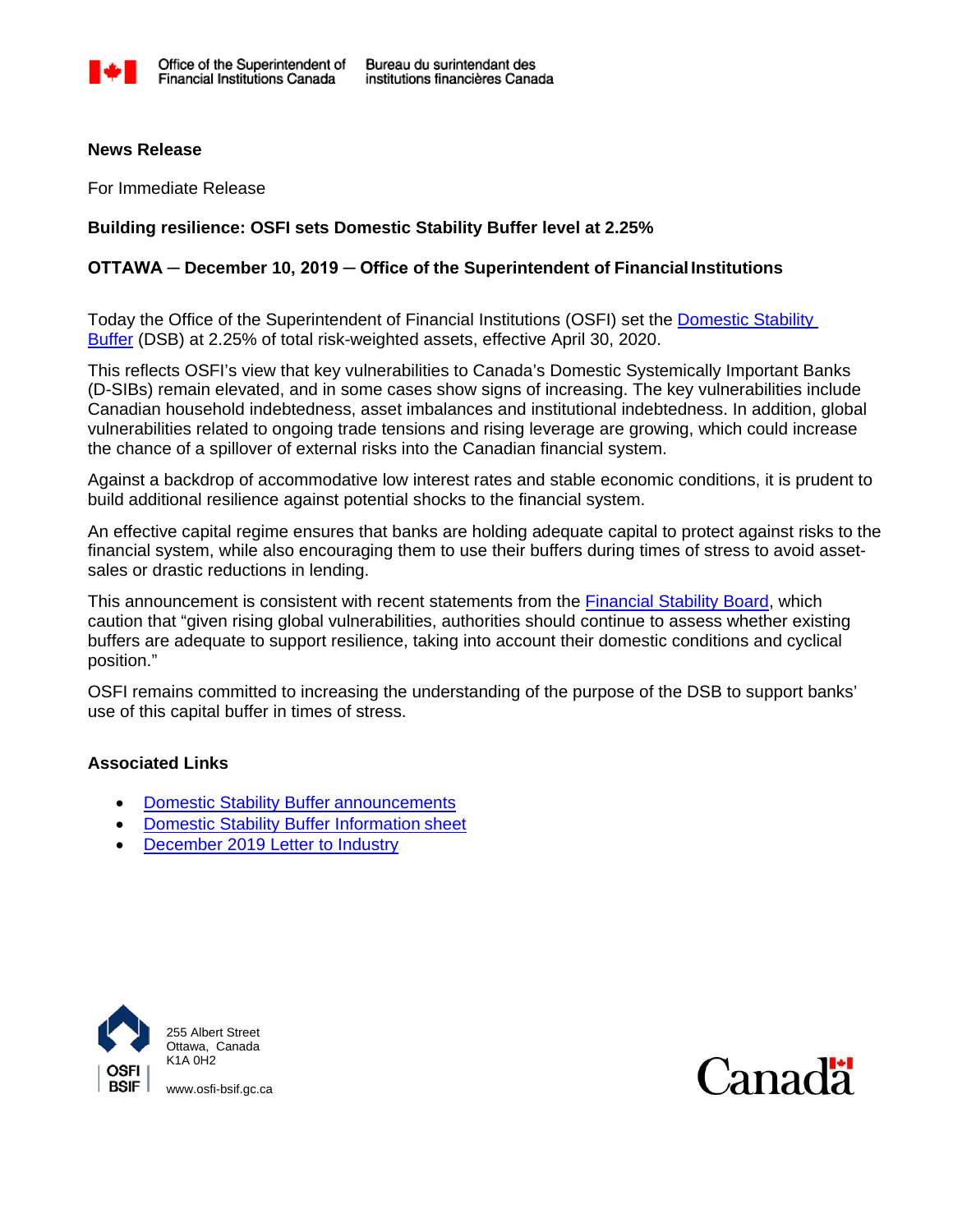

Bureau du surintendant des institutions financières Canada

# **About OSFI**

The **Office of the Superintendent of Financial Institutions** (OSFI) is an independent agency of the Government of Canada, established in 1987, to protect depositors, policyholders, financial institution creditors and pension plan members, while allowing financial institutions to compete and take reasonable risks.

**Media Contact:** OSFI – Public Affairs [Media-Medias@osfi-bsif.gc.ca](mailto:Media-Medias@osfi-bsif.gc.ca) 343-550-9373



255 Albert Street Ottawa, Canada K1A 0H2

[www.osfi-bsif.gc.ca](http://www.osfi-bsif.gc.ca/)